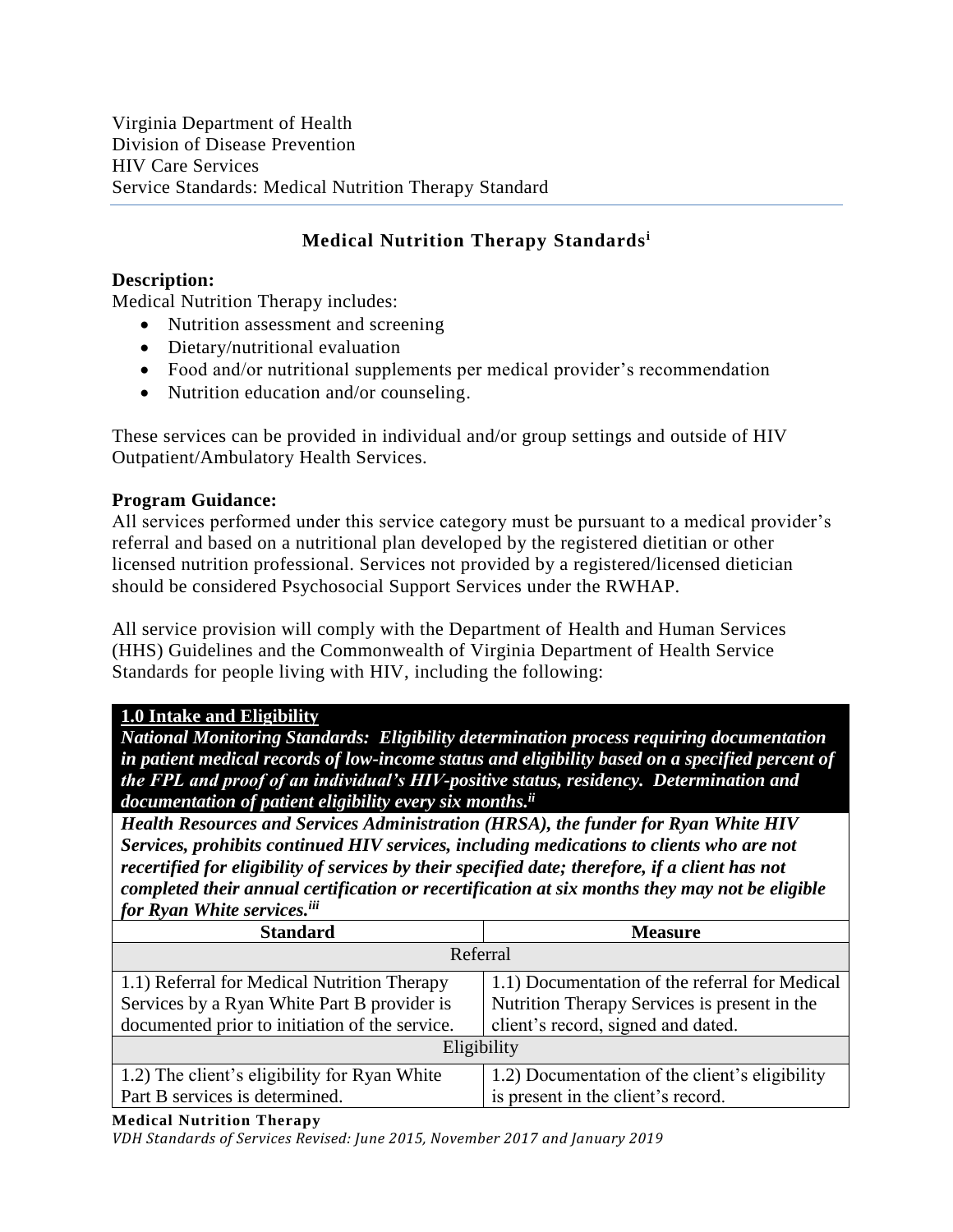| 1.3) To be eligible for this service applicants      |  |           | 1.3) Documentation is present in files that  |
|------------------------------------------------------|--|-----------|----------------------------------------------|
| must:                                                |  | verifies: |                                              |
| a) Diagnosed with HIV                                |  |           | a) Client is diagnosed with HIV              |
| b) Live in Virginia                                  |  |           | b) Client lives in Virginia                  |
| c) Have an individual or family income at            |  | c)        | Client meets income guidelines               |
| or below 500% of the Federal Poverty                 |  | $\rm d)$  | Client Medicaid status (gap of               |
| Level (FPL)                                          |  |           | services)                                    |
| d) Ryan White Part B is the payer of last            |  | e)        | Recertification for continued eligibility    |
| resort and other funding sources must                |  |           | for Part B services every six months         |
| be vigorously pursued. Providers are                 |  | f         | Client agrees to participate in              |
| responsible to ensure that clients are               |  |           | insurance option that best meets their       |
| screened and deemed ineligible for                   |  |           | medical needs and for which the client       |
| other payer sources covered by Federal               |  |           | is eligible.                                 |
| or State programs such as Medicare,                  |  |           |                                              |
| Medicaid, all other forms of insurance               |  |           |                                              |
| or third party payers such as private                |  |           |                                              |
| and commercial insurance plans, and                  |  |           |                                              |
| other payers.                                        |  |           |                                              |
| Provide recertification every six<br>e)              |  |           |                                              |
| months with proof of income, changes                 |  |           |                                              |
| in insurance coverage, or any changes                |  |           |                                              |
| in residency                                         |  |           |                                              |
| <b>Client eligibility ensures Part B</b><br>f)       |  |           |                                              |
| services are used as the payer of last               |  |           |                                              |
| resort. Client must agree to participate             |  |           |                                              |
| in the insurance option client is eligible           |  |           |                                              |
| and that best meets the client's medical             |  |           |                                              |
| needs regardless of preference.                      |  |           |                                              |
|                                                      |  |           |                                              |
| <i>Note:</i> The Part B Program is the payer of last |  |           |                                              |
| resort. This is interpreted as "funds"               |  |           |                                              |
| receivedwill not be utilized to make                 |  |           |                                              |
| payments for any item or service to the extent       |  |           |                                              |
| that payment has been made, or can reasonably        |  |           |                                              |
| be expected to be made" by another payment           |  |           |                                              |
| source. <sup>iv</sup>                                |  |           |                                              |
|                                                      |  |           |                                              |
| Apply through the VDH Central Office or              |  |           |                                              |
| through agency's eligibility services.               |  |           |                                              |
| Intake                                               |  |           |                                              |
| 1.4) Eligibility screening and intake to be          |  |           | 1.4) Documentation of intake and eligibility |
| completed within 15 days of initial contact          |  |           | screening in client record dated and signed. |
| with client.                                         |  |           |                                              |
|                                                      |  |           |                                              |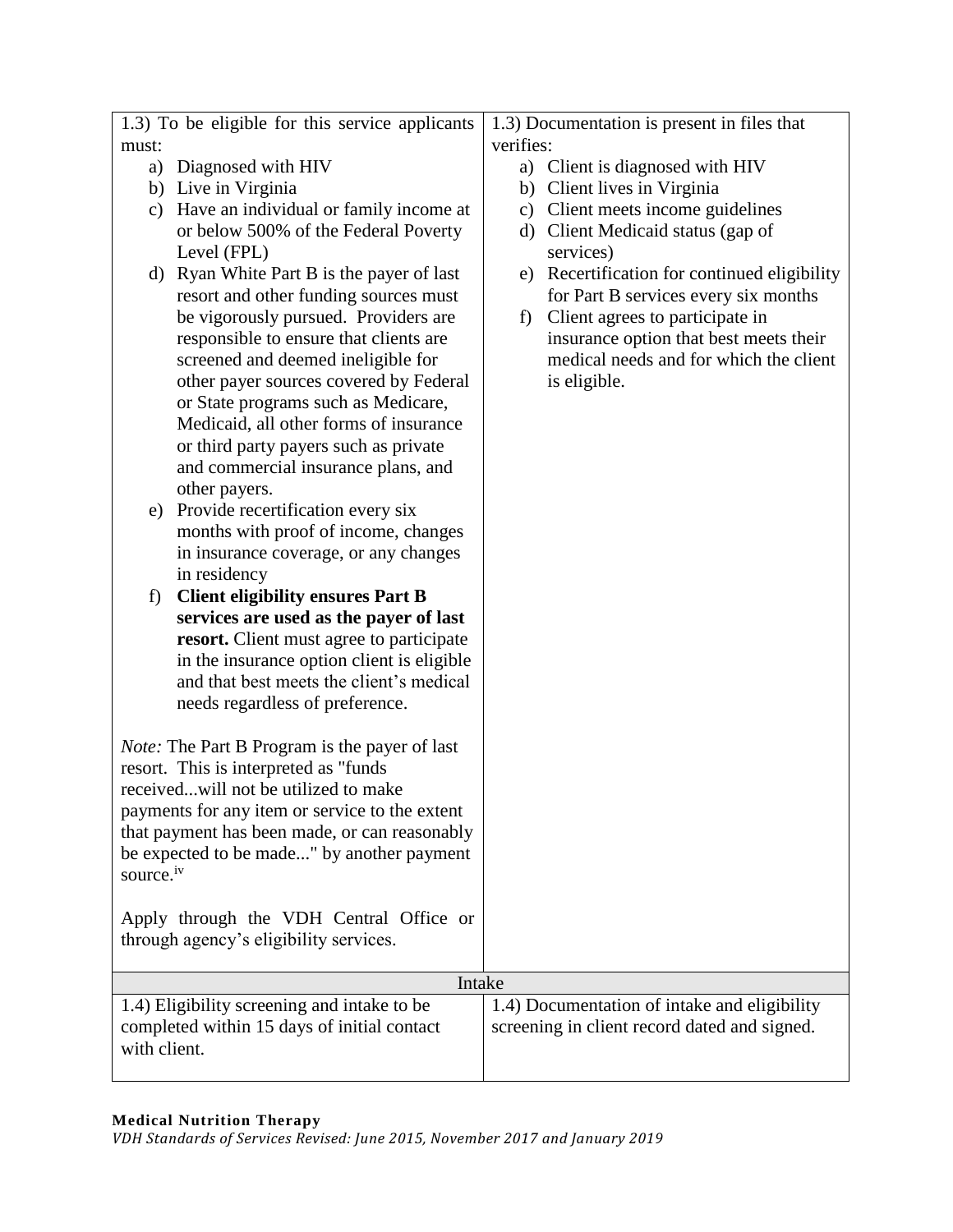| Recertification                                                                                                                                                                                                                                                          |                                                                                                                             |  |
|--------------------------------------------------------------------------------------------------------------------------------------------------------------------------------------------------------------------------------------------------------------------------|-----------------------------------------------------------------------------------------------------------------------------|--|
| 1.5) Client must be recertified every six<br>months to continue to receive Ryan White<br>services. There is no grace period.                                                                                                                                             | 1.5) Documentation of recertification of the<br>client's eligibility every six months is present<br>in the client's record. |  |
| 2.0 Key Services Components and Activities (including assessment and service plan)                                                                                                                                                                                       |                                                                                                                             |  |
| Support for Medical Nutrition Therapy services, including nutritional supplements provided                                                                                                                                                                               |                                                                                                                             |  |
| outside of a primary care visit by a licensed registered dietitian; may include food provided                                                                                                                                                                            |                                                                                                                             |  |
| pursuant to a physician's recommendation and based on a nutritional plan developed by a                                                                                                                                                                                  |                                                                                                                             |  |
| licensed registered dietician <sup>v</sup><br><b>Standard</b>                                                                                                                                                                                                            | <b>Measure</b>                                                                                                              |  |
| Documentation                                                                                                                                                                                                                                                            |                                                                                                                             |  |
| 2.1) Provision of all medical nutrition therapy                                                                                                                                                                                                                          | 2.1) Documentation of MNT services                                                                                          |  |
| (MNT) services is documented by:<br>a) Services provided<br>b) Number of clients served<br>Quantity of nutritional supplements<br>c)<br>and food provided.                                                                                                               | provided by services, number of clients and<br>quantity.                                                                    |  |
| 2.2) When a third-party payer provides service,<br>the sub-recipient must maintain a client record.<br>At a minimum, the payer's record must<br>contain:<br>Services provided & dates<br><b>Nutritional Plan</b><br>Physician's recommendation for<br>provision of food. | 2.2) Signed, dated reports located in the<br>client's record.                                                               |  |
| All reports must be signed and dated by the                                                                                                                                                                                                                              |                                                                                                                             |  |
| third party.                                                                                                                                                                                                                                                             |                                                                                                                             |  |
| Assessment/Service Plan/Provision of Services                                                                                                                                                                                                                            |                                                                                                                             |  |
| 2.3) Clients self-referring for services<br>will be screened to determine need for<br>MNT prior to an initial MNT<br>assessment.                                                                                                                                         | 2.3) Documentation of screening in client's<br>record signed and dated.                                                     |  |
| 2.4) An initial MNT assessment of                                                                                                                                                                                                                                        | 2.4) Documentation of MNT assessment in                                                                                     |  |
| client's needs to be completed by a                                                                                                                                                                                                                                      | client's record signed and dated.                                                                                           |  |
| Dietitian or Nutritionist to include, at a                                                                                                                                                                                                                               |                                                                                                                             |  |
| minimum, anthropometrics, clinical,                                                                                                                                                                                                                                      |                                                                                                                             |  |
| dietary and laboratory data. <sup>v1</sup>                                                                                                                                                                                                                               |                                                                                                                             |  |
| 2.5) Within seven (7) business days after the<br>initial assessment a MNT plan will be<br>developed and agreed upon by the client and<br>provider to include, at a minimum:<br>a) Nutritional diagnosis,                                                                 | 2.5) Documentation of MNT plan in client's<br>record signed and dated.                                                      |  |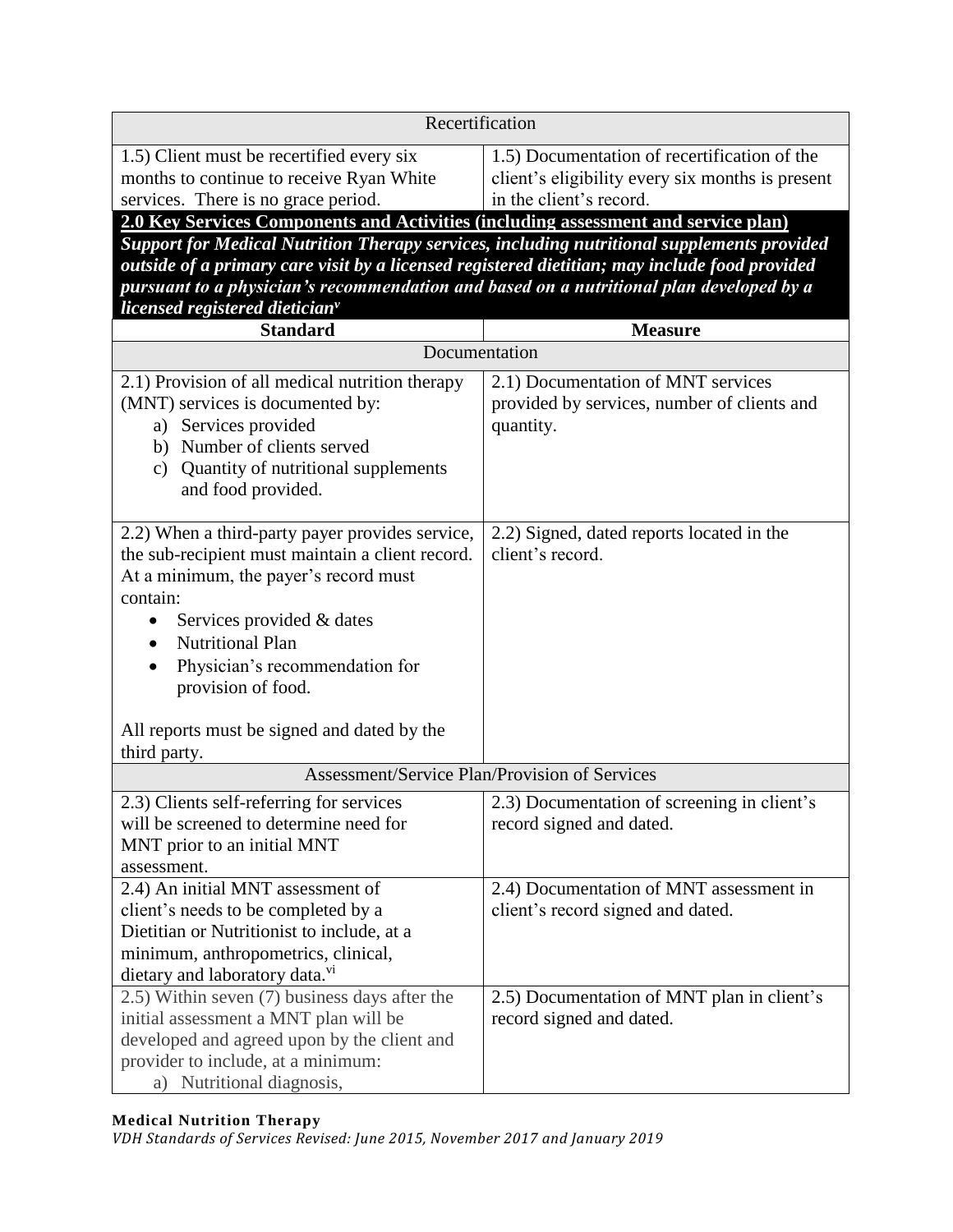| b) Recommended services and course of<br>MNT to provide provided, including                |                                                |
|--------------------------------------------------------------------------------------------|------------------------------------------------|
| types and amounts of nutritional                                                           |                                                |
| supplements<br>c) Date service is to be initiated                                          |                                                |
| d) Planned number and frequency of                                                         |                                                |
| sessions.                                                                                  |                                                |
| 2.6) Provide clients with nutritional                                                      | 2.6) Documentation of MNT services             |
| supplements and food according to the MNT                                                  | provided in client's record signed and dated.  |
| plan and provider's recommendation. Note: A                                                |                                                |
| provisional two (2) week supply of nutritional                                             |                                                |
| supplements and/or food may be given to                                                    |                                                |
| eligible clients while obtaining the provider's                                            |                                                |
| recommendation.                                                                            |                                                |
| 2.7) Provide nutritional counseling, health                                                | 2.7) Documentation of nutritional counseling   |
| education and educational materials to increase                                            | and health education in client's record signed |
| client's knowledge of healthy food choices,                                                | and dated.                                     |
| benefits of good nutrition, etc.                                                           |                                                |
| 2.8) MNT plan is reassessed each quarter to                                                | 2.8) Documentation of review and update of     |
| assess progress and identify emerging needs.                                               | the plan as appropriate signed and dated.      |
| Revised MNT plan is to be shared with the                                                  |                                                |
| primary care provider.                                                                     |                                                |
| 2.9) Refer client to other services as                                                     | 2.9) Documentation of referrals made and       |
| appropriate, e.g. mental health, community                                                 | status of outcome in client's record.          |
| resources, exercise facilities.                                                            |                                                |
| <b>Transition and Discharge</b>                                                            |                                                |
| 2.10) Client discharged when Medical                                                       | 2.10) Documentation of discharge plan and      |
| Nutrition Therapy services are no longer                                                   | summary in client's record with clear          |
| needed, goals have been met, upon death or                                                 | rationale for discharge within 30 days of      |
| due to safety issues. (see 2.11)                                                           | discharge, including certified letter, if      |
|                                                                                            | applicable.                                    |
| Prior to discharge: Reasons for discharge and                                              |                                                |
| options for other service provision should be<br>discussed with client. Whenever possible, |                                                |
| discussion should occur face-to-face. If not                                               |                                                |
| possible, provider should attempt to talk with                                             |                                                |
| client via phone. If verbal contact is not                                                 |                                                |
| possible, a certified letter must be sent to                                               |                                                |
| client's last known address. If client is not                                              |                                                |
| present to sign for the letter, it must be                                                 |                                                |
| returned to the provider.                                                                  |                                                |
| Documentation: Client's record must include:                                               |                                                |
|                                                                                            |                                                |
| Date services start                                                                        |                                                |
| Special client needs                                                                       |                                                |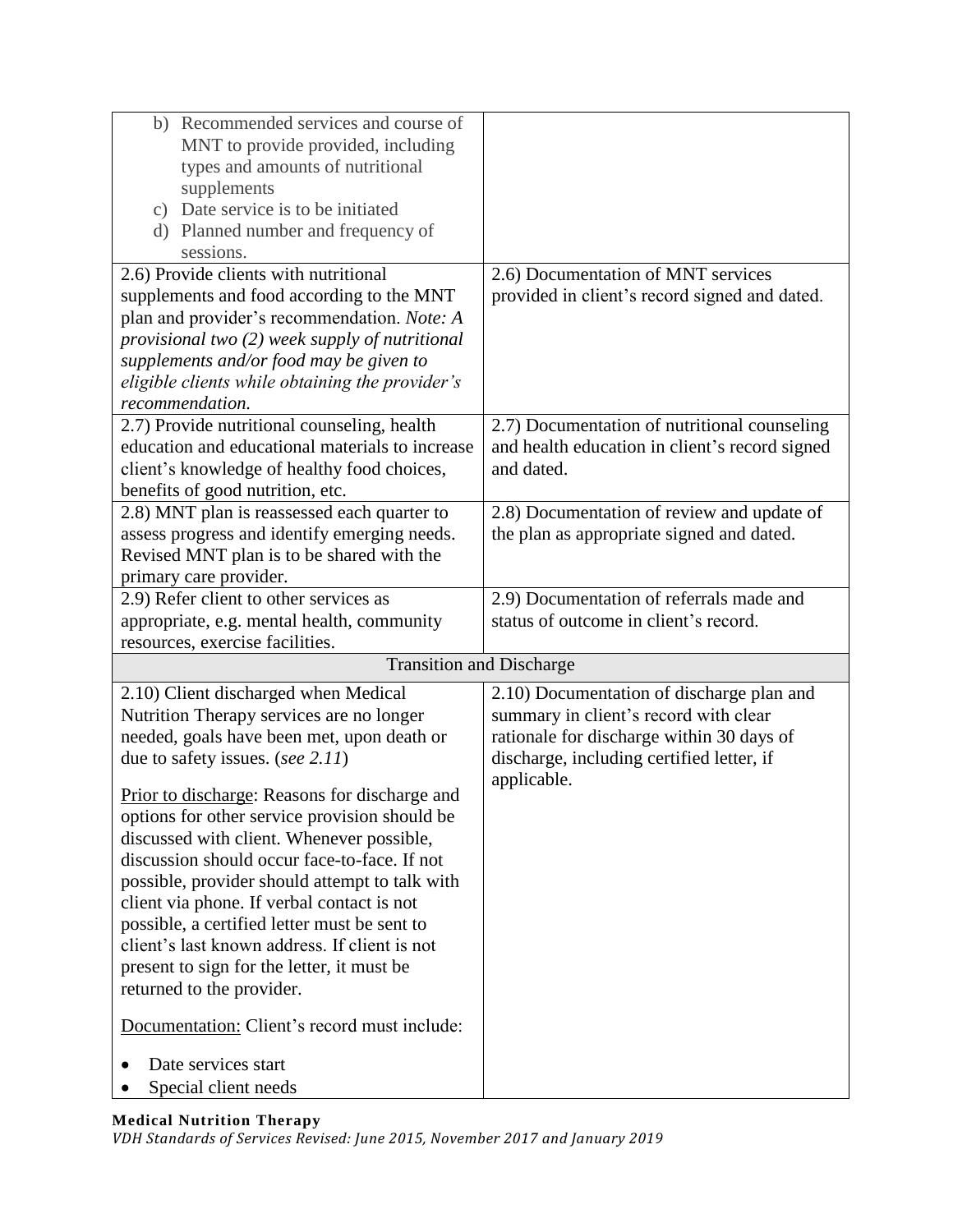- Services needed/actions taken, if applicable
- Date of discharge
- Reason(s) for discharge
- Referrals made at time of discharge, if applicable.

Transfer: If client transfers to another location, agency or service provider, transferring agency will provide discharge summary and other requested records within 5 business days of request. If client moves to another area, transferring agency will make referral for needed services in the new location.

Unable to Locate: If client cannot be located, agency will make and document a minimum of three follow-up attempts on three separate dates (by phone or in person) over a threemonth period after first attempt. A certified letter must be mailed to the client's last known mailing address within five business days after the last attempt to notify the client. The letter will state that the case will be closed within 30 days from the date on the letter if an appointment with the provider is not made.

Withdrawal from Service: If client reports that services are no longer needed or decides to no longer participate in the Service Plan, client may withdraw from services. Because clients may withdraw for a variety of reasons it may be helpful to conduct an exit interview to ensure reasons for withdrawal are understood, or identify factors interfering with the client's ability to fully participate if services are still needed. If other issues are identified that cannot be managed by the agency clients should be referred to appropriate agencies.

Administrative Discharge: Clients who engage in behavior that abuses the safety or violates the confidentiality of others may be discharged. Prior to discharging a client for this reason, the case must be reviewed by leadership according to that agency's policies.

#### **Medical Nutrition Therapy**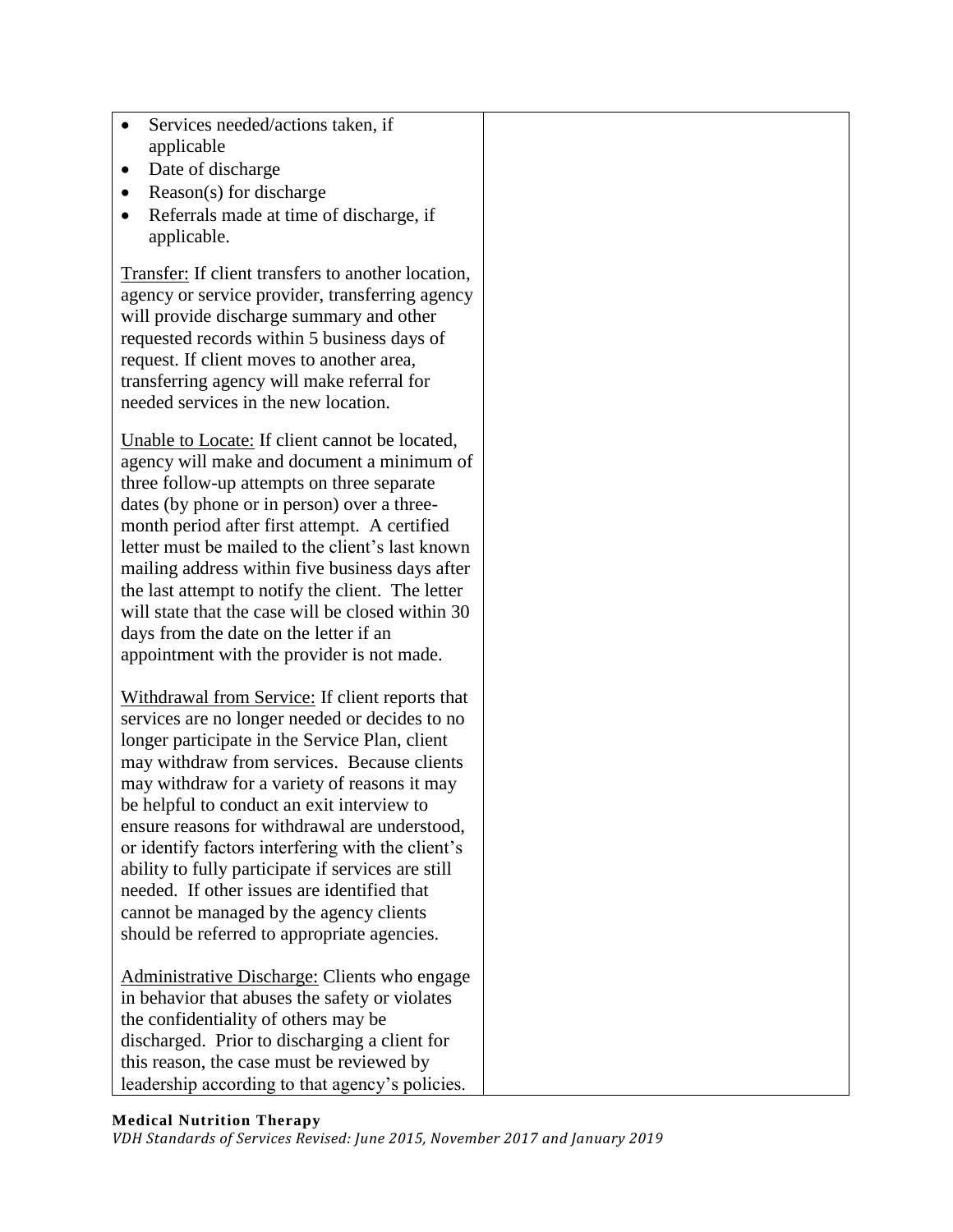|              | Clients who are discharged for administrative<br>reasons must be provided written notification<br>of and reason for the discharge, and must be<br>notified of possible alternative resources. A<br>certified letter that notes the reason for<br>discharge and includes alternative resources<br>must be mailed to the client's last known |                                                   |
|--------------|--------------------------------------------------------------------------------------------------------------------------------------------------------------------------------------------------------------------------------------------------------------------------------------------------------------------------------------------|---------------------------------------------------|
|              | mailing address within five business days after                                                                                                                                                                                                                                                                                            |                                                   |
|              | the date of discharge, and a copy must be filed                                                                                                                                                                                                                                                                                            |                                                   |
|              | in the client's chart.                                                                                                                                                                                                                                                                                                                     |                                                   |
|              |                                                                                                                                                                                                                                                                                                                                            |                                                   |
|              | <b>Case Closure</b>                                                                                                                                                                                                                                                                                                                        |                                                   |
|              | 2.11) Case will be closed if client:                                                                                                                                                                                                                                                                                                       | 2.11) Documentation of case closure in            |
|              |                                                                                                                                                                                                                                                                                                                                            | client's record with clear rationale for closure. |
|              | a) Has met the service goals;                                                                                                                                                                                                                                                                                                              |                                                   |
|              | b) Decides to transfer to another                                                                                                                                                                                                                                                                                                          |                                                   |
|              | agency;                                                                                                                                                                                                                                                                                                                                    |                                                   |
| C)           | Needs are more appropriately                                                                                                                                                                                                                                                                                                               |                                                   |
|              | addressed in other programs;                                                                                                                                                                                                                                                                                                               |                                                   |
|              | d) Moves out of state;                                                                                                                                                                                                                                                                                                                     |                                                   |
|              | e) Fails to provide updated                                                                                                                                                                                                                                                                                                                |                                                   |
|              | documentation of eligibility status                                                                                                                                                                                                                                                                                                        |                                                   |
|              | thus, no longer eligible for                                                                                                                                                                                                                                                                                                               |                                                   |
| f)           | services;<br>Fails to maintain contact with the                                                                                                                                                                                                                                                                                            |                                                   |
|              | medical nutrition assistance staff                                                                                                                                                                                                                                                                                                         |                                                   |
|              | for a period<br>of three months                                                                                                                                                                                                                                                                                                            |                                                   |
|              | despite three (3) documented                                                                                                                                                                                                                                                                                                               |                                                   |
|              | attempts to contact client;                                                                                                                                                                                                                                                                                                                |                                                   |
|              | g) Can no longer be located;                                                                                                                                                                                                                                                                                                               |                                                   |
| h)           | Withdraws from or refuses funded                                                                                                                                                                                                                                                                                                           |                                                   |
|              | services, reports that services are                                                                                                                                                                                                                                                                                                        |                                                   |
|              | no longer needed, or no longer                                                                                                                                                                                                                                                                                                             |                                                   |
|              | participates in the individual                                                                                                                                                                                                                                                                                                             |                                                   |
|              | service plan;                                                                                                                                                                                                                                                                                                                              |                                                   |
| $\mathbf{i}$ | Exhibits pattern of abuse as                                                                                                                                                                                                                                                                                                               |                                                   |
|              | defined by agency's policy.                                                                                                                                                                                                                                                                                                                |                                                   |
| $\mathbf{j}$ | Becomes housed in an                                                                                                                                                                                                                                                                                                                       |                                                   |
|              | "institutional" program anticipated                                                                                                                                                                                                                                                                                                        |                                                   |
|              | to last for a minimum of 30 days,                                                                                                                                                                                                                                                                                                          |                                                   |
|              | such as a nursing home, prison or<br>inpatient program; or                                                                                                                                                                                                                                                                                 |                                                   |
|              | k) Is deceased.                                                                                                                                                                                                                                                                                                                            |                                                   |
|              |                                                                                                                                                                                                                                                                                                                                            |                                                   |
|              |                                                                                                                                                                                                                                                                                                                                            |                                                   |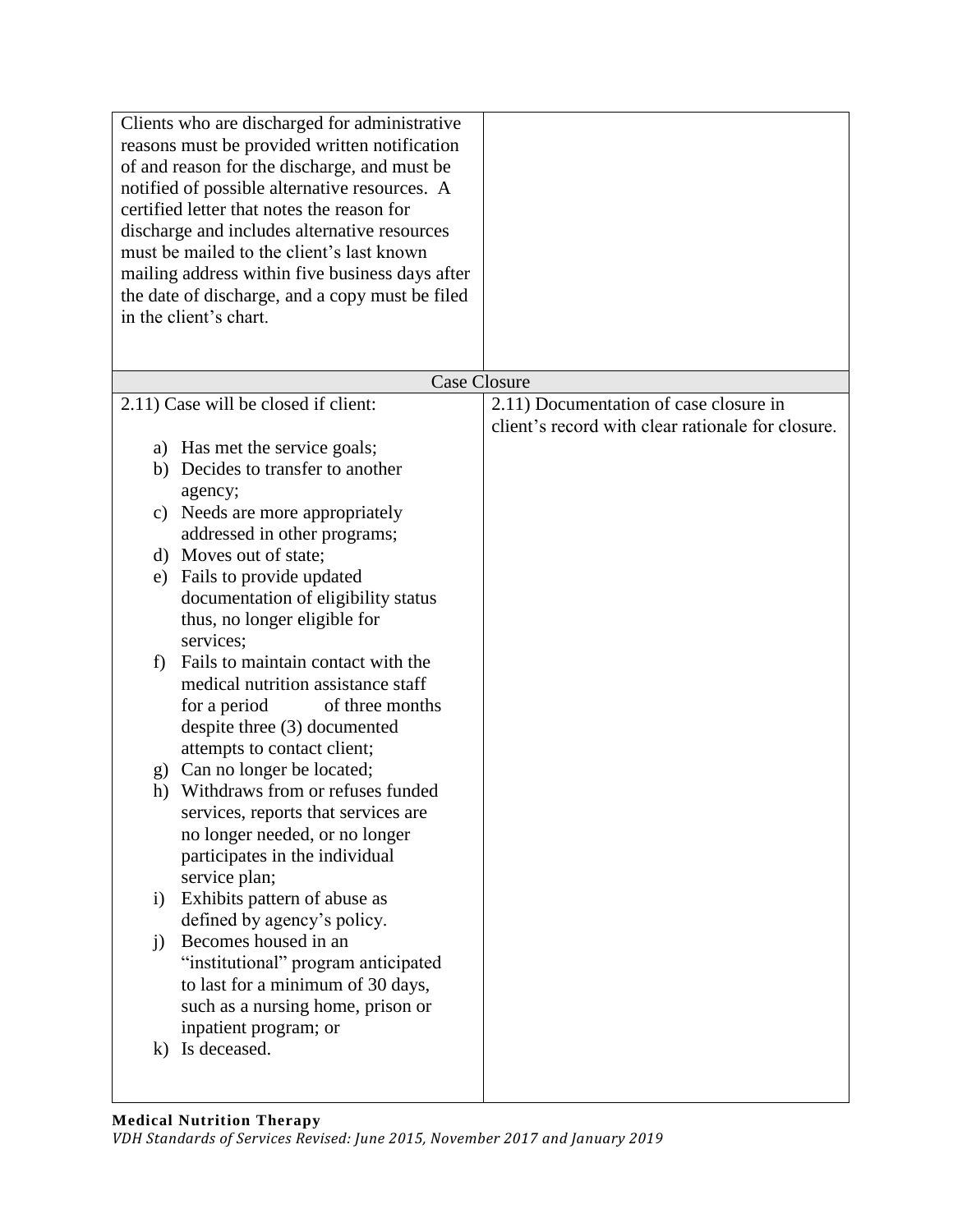# **3.0 Client Rights and Responsibilities**

*National Monitoring Standards: Provision of Part B funded HIV primary medical care and support services, to the maximum extent, without regard to either: the ability of the individual to pay for such services, or the current or past health conditions of the individuals served.vii*

| <b>Standard</b>                                     | <b>Measure</b>                                 |
|-----------------------------------------------------|------------------------------------------------|
| 3.1) Services are available and accessible to       | 3.1) Written eligibility requirements and non- |
| any individual who meets program eligibility        | discrimination policy on file.                 |
| requirements.                                       |                                                |
|                                                     |                                                |
| All providers shall be in compliance with all       |                                                |
| applicable federal, state, and local anti-          |                                                |
| discrimination laws and regulations, including      |                                                |
| but not limited to the American's with              |                                                |
| Disabilities Act. All providers shall adopt a       |                                                |
| non-discrimination policy prohibiting the           |                                                |
| refusal of rendering service on the basis of the    |                                                |
| fact or perception of race, color, creed,           |                                                |
| religion, national origin, ancestry, age, sex,      |                                                |
| sexual orientation, gender identity, domestic       |                                                |
| partner status, marital status, height, weight,     |                                                |
| disability, or HIV/AIDS diagnosis.                  |                                                |
|                                                     |                                                |
| Each provider shall make available to clients a     |                                                |
| process for requesting interpretation services,     |                                                |
| including American Sign Language.                   |                                                |
| 3.2) Clients' Rights and Responsibilities policy    | 3.2) Written policy on file.                   |
| exists which requires each client to sign & date    |                                                |
| a form indicating they has been offered: a)         |                                                |
| explanation of the policy, and b) copy of           |                                                |
| Client's Rights and Responsibilities and to         |                                                |
| communicate client's understanding of the           |                                                |
| policy                                              |                                                |
| 3.3) Explanation of Client's Rights and             | 3.3) Current Client's Rights and               |
| Responsibilities is provided to each client.        | Responsibilities form signed and dated by      |
|                                                     | client and located in client's record.         |
| Client rights include:                              |                                                |
| Be treated with respect, dignity,<br>O              |                                                |
| consideration, and compassion;                      |                                                |
| Receive services free of discrimination;<br>$\circ$ |                                                |
| Be informed about services and options<br>$\circ$   |                                                |
| available.                                          |                                                |
| Participate in creating a plan of<br>O              |                                                |
| services;                                           |                                                |
| Reach an agreement about the<br>O                   |                                                |
| frequency of contact the client will                |                                                |
| have either in person or over the phone.            |                                                |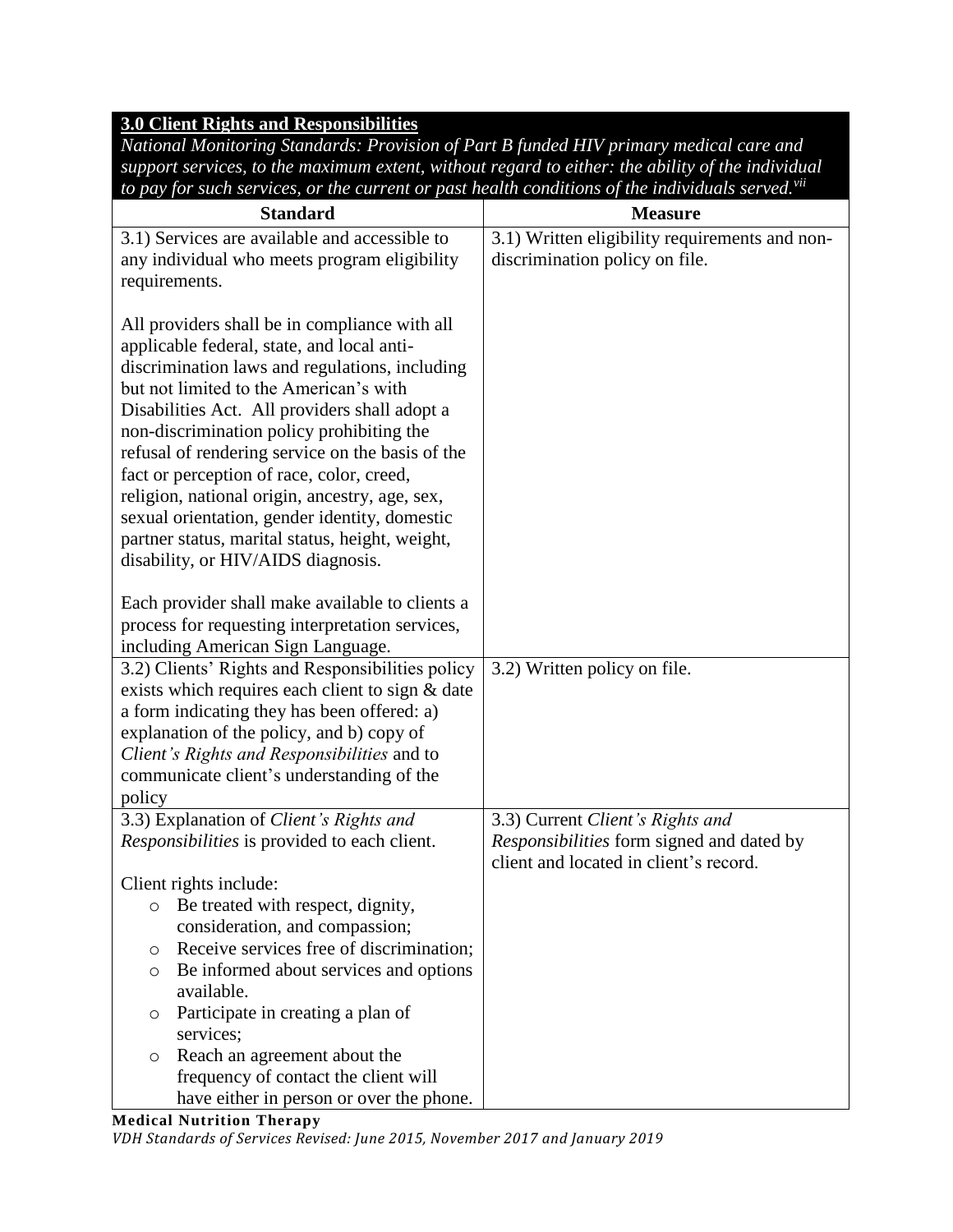| $\circ$                                          | File a grievance about services                                                            |                                                |
|--------------------------------------------------|--------------------------------------------------------------------------------------------|------------------------------------------------|
|                                                  | received or denied;                                                                        |                                                |
| $\circ$                                          | Not be subjected to physical, sexual,                                                      |                                                |
|                                                  | verbal and/or emotional abuse or                                                           |                                                |
|                                                  | threats;                                                                                   |                                                |
| $\circ$                                          | Voluntary withdraw from the program;                                                       |                                                |
| $\circ$                                          | Have all records be treated                                                                |                                                |
|                                                  | confidentially;<br>Have information released only when:                                    |                                                |
| $\circ$                                          | A written release of information is                                                        |                                                |
|                                                  | signed;                                                                                    |                                                |
| O                                                | A medical emergency exists;                                                                |                                                |
| $\circ$                                          | There is an immediate danger to the                                                        |                                                |
|                                                  | client or others;                                                                          |                                                |
| O                                                | There is possible child or elder abuse;                                                    |                                                |
|                                                  | <b>or</b>                                                                                  |                                                |
| $\circ$                                          | Ordered by a court of law.                                                                 |                                                |
|                                                  |                                                                                            |                                                |
|                                                  | Client responsibilities include:                                                           |                                                |
| $\circ$                                          | Treat other clients and staff with                                                         |                                                |
|                                                  | respect and courtesy;                                                                      |                                                |
| O                                                | Protect the confidentiality of other                                                       |                                                |
|                                                  | clients;                                                                                   |                                                |
| O                                                | Participate in creating a plan of service;                                                 |                                                |
| O                                                | Let the agency know any concerns or                                                        |                                                |
|                                                  | changes in needs;                                                                          |                                                |
| $\circ$                                          | Make and keep appointments, or when                                                        |                                                |
|                                                  | possible, phone to cancel or change an                                                     |                                                |
|                                                  | appointment time;                                                                          |                                                |
| $\circ$                                          | Stay in contact with the agency by                                                         |                                                |
|                                                  | informing the agency of change in                                                          |                                                |
|                                                  | address and phone number, respond to                                                       |                                                |
|                                                  | phone calls and mail                                                                       |                                                |
| O                                                | Avoid subjecting the agency's staff to                                                     |                                                |
|                                                  | physical, sexual, verbal and/or                                                            |                                                |
|                                                  | emotional abuse or threats.                                                                |                                                |
|                                                  | <b>4.0 Grievance Process</b>                                                               |                                                |
|                                                  | <b>Standard</b>                                                                            | <b>Measure</b>                                 |
|                                                  | 4.1) Grievance policy exists which requires                                                | 4.1) Written grievance procedure on file,      |
|                                                  |                                                                                            | available in languages and formats appropriate |
| each client to sign $&$ date indicating they has |                                                                                            |                                                |
|                                                  |                                                                                            |                                                |
|                                                  | been offered: a) explanation of the policy, and                                            | to populations served.                         |
|                                                  | b) copy of <i>Grievance Procedure</i> and c)<br>communication of client's understanding of |                                                |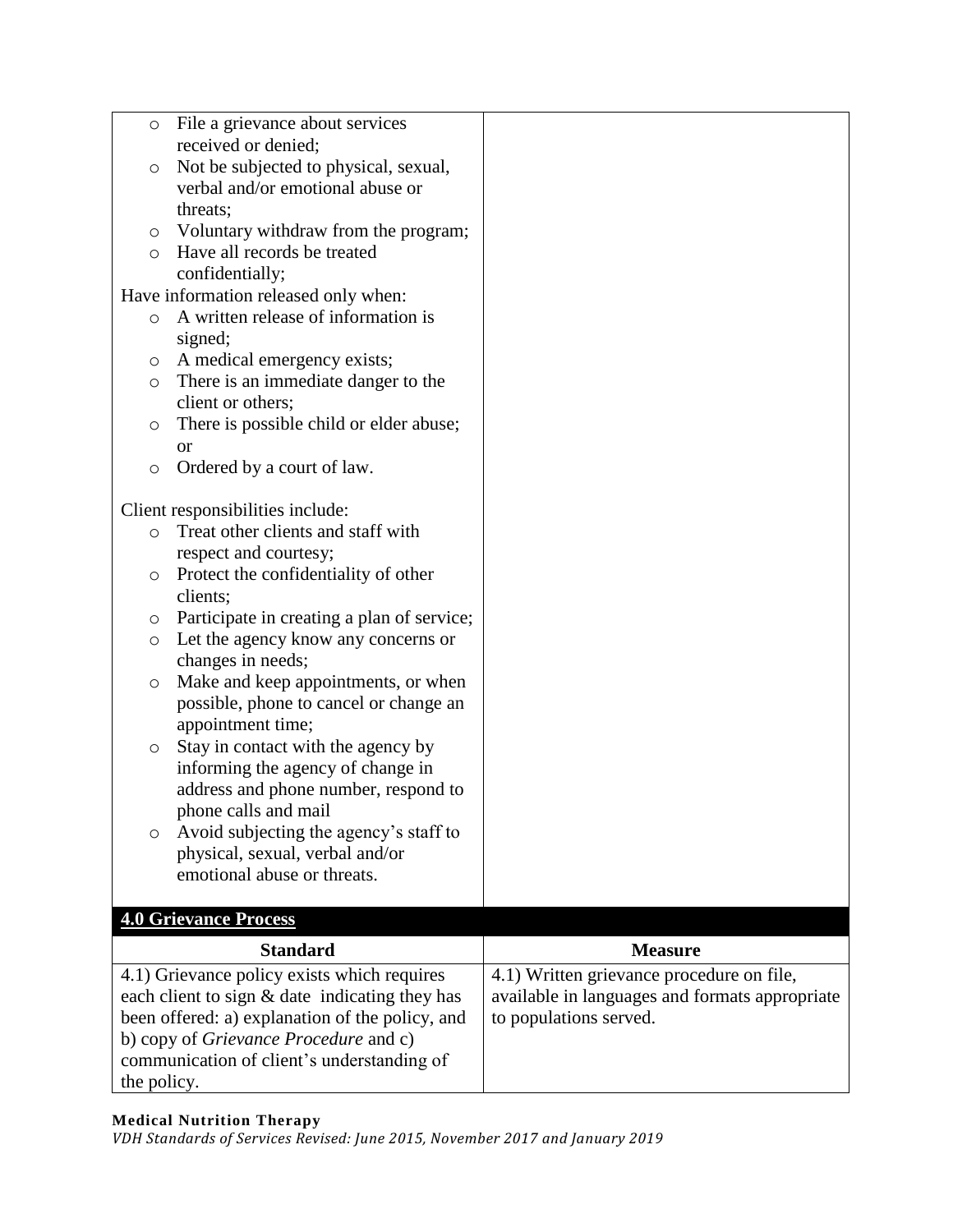| Policy shall describe the process for resolving<br>client grievances, including identification of<br>whom to contact and applicable timelines.<br>Policy shall be available in languages and<br>formats (e.g. for persons with disabilities)<br>appropriate to populations served. |                                                                                                                         |
|------------------------------------------------------------------------------------------------------------------------------------------------------------------------------------------------------------------------------------------------------------------------------------|-------------------------------------------------------------------------------------------------------------------------|
| 4.2) Explanation of Grievance Procedure is<br>provided to each client.<br>Clients may file a grievance if their request for<br>services is denied or if they have any<br>complaint or concern about the services<br>received.                                                      | 4.2) Current Grievance Procedure form<br>signed and dated by client and located in<br>client's record.                  |
| 4.3) Grievance process shall be fair and<br>expeditious for resolution of client grievances.                                                                                                                                                                                       | 4.3) Documentation of client grievances,<br>status and resolution.                                                      |
| 4.4) Review the grievance policy yearly with<br>client signature.                                                                                                                                                                                                                  | 4.4) Current Client's Rights and<br>Responsibilities form signed and dated by<br>client and located in client's record. |
| <b>5.0 Personnel Qualifications (including licensure)</b>                                                                                                                                                                                                                          |                                                                                                                         |
| National Monitoring Standards: Licensure and registration of the dietitian as required by the<br>State in which the service is provided. $1.2$                                                                                                                                     |                                                                                                                         |
| <b>Standard</b>                                                                                                                                                                                                                                                                    | <b>Measure</b>                                                                                                          |
| 5.1) Dietitians and Nutritionists must have<br>appropriate and current licensure as required<br>by the Commonwealth of Virginia. <sup>viii</sup>                                                                                                                                   | 5.1) Documentation of qualifications and<br>current licensure in personnel file.                                        |
| <i>Note:</i> There is currently no licensing law in<br>Virginia for nutritionists and dieticians.<br>Nutritionists and Dieticians must meet the<br>education/training and experience<br>requirements specified in the Code of<br>Virginia. <sup>ix</sup>                           |                                                                                                                         |
| 5.2) Dietitians and Nutritionists must complete<br>2 hours of continuing education in HIV/AIDS<br>treatment or care annually.                                                                                                                                                      | 5.2) Documentation of required continuing<br>education in personnel file.                                               |

 $\overline{a}$ 

<sup>1</sup> HRSA/HAB Division of State HIV/AIDS Programs National Monitoring Standards—Program Part B (April, 2013), p. 18.

*VDH Standards of Services Revised: June 2015, November 2017 and January 2019*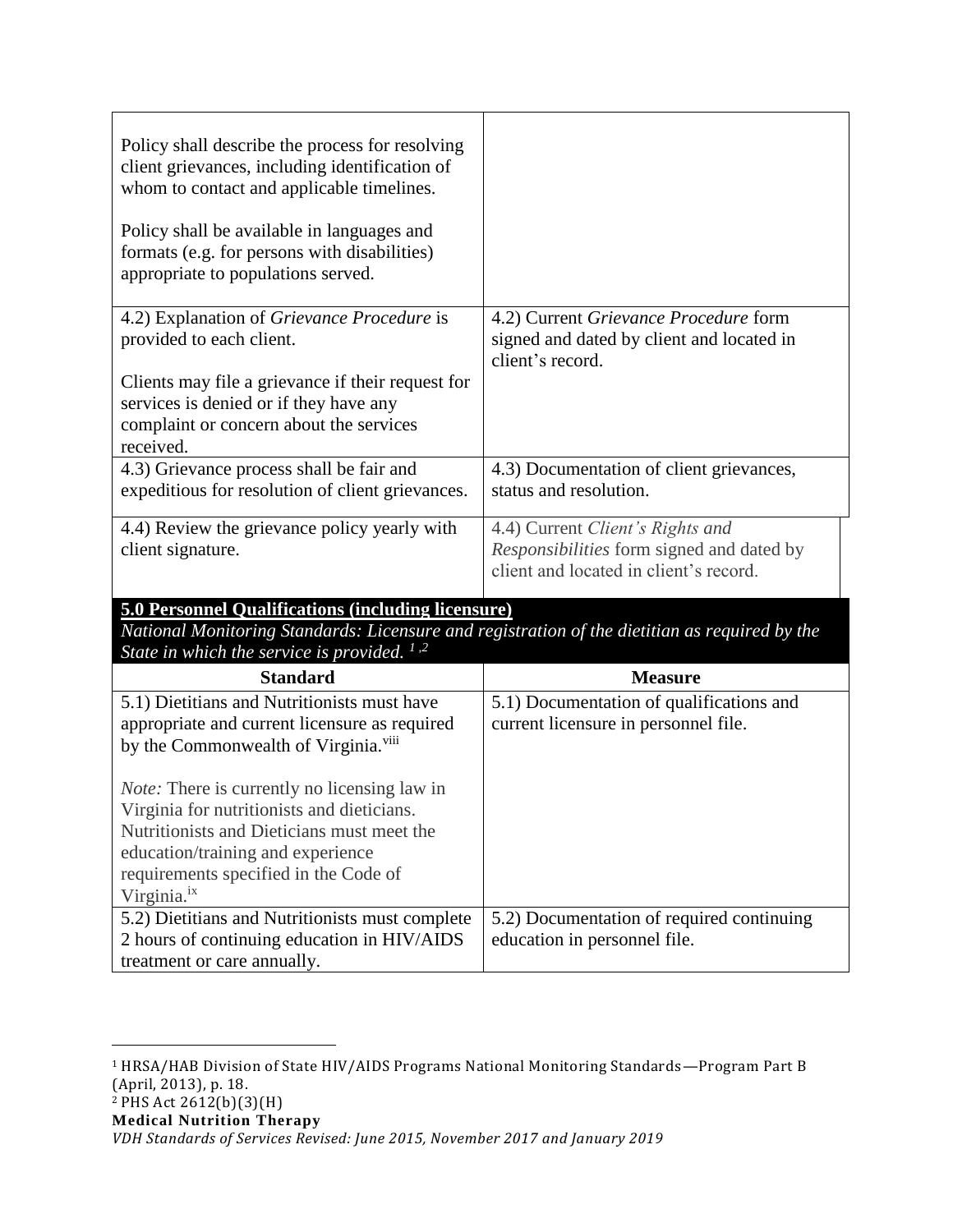| 5.3) Staff has the knowledge, skills and                                                                                                                                                                                                                                                                                                                                                                                                                                                                                                  | 5.3) Personnel records/resumes/employment                                                                                                                                                                                                                             |
|-------------------------------------------------------------------------------------------------------------------------------------------------------------------------------------------------------------------------------------------------------------------------------------------------------------------------------------------------------------------------------------------------------------------------------------------------------------------------------------------------------------------------------------------|-----------------------------------------------------------------------------------------------------------------------------------------------------------------------------------------------------------------------------------------------------------------------|
| experience appropriate to providing food or                                                                                                                                                                                                                                                                                                                                                                                                                                                                                               | applications document requisite education,                                                                                                                                                                                                                            |
| nutritional counseling/education services.                                                                                                                                                                                                                                                                                                                                                                                                                                                                                                | skills and experience.                                                                                                                                                                                                                                                |
| <b>6.0 Cultural and Linguistic Competency</b>                                                                                                                                                                                                                                                                                                                                                                                                                                                                                             |                                                                                                                                                                                                                                                                       |
|                                                                                                                                                                                                                                                                                                                                                                                                                                                                                                                                           |                                                                                                                                                                                                                                                                       |
| <b>Standard</b>                                                                                                                                                                                                                                                                                                                                                                                                                                                                                                                           | <b>Measure</b>                                                                                                                                                                                                                                                        |
| 6.1) Health services are culturally and<br>linguistically competent, client-guided and<br>community based. At a minimum, provider's<br>documentation should include:<br>Experience with providing services to the<br>diverse ethnic, linguistic, sexual or cultural<br>populations targeted;<br>Capacity of staff, including volunteers and<br>$\bullet$<br>Board, to design, provide and evaluate<br>culturally and linguistically appropriate<br>services;<br>List of cultural competency trainings<br>$\bullet$<br>completed by staff. | 6.1) Documentation of cultural and linguistic<br>competence as reported in annual Cultural and<br>Linguistic Competency Report.                                                                                                                                       |
| 6.2) Easy-to-understand print and multimedia<br>materials and signage in the languages<br>commonly used by the populations in the<br>service area shall be available. <sup>x</sup>                                                                                                                                                                                                                                                                                                                                                        | 6.2) Culturally and linguistically appropriate<br>materials and signage accessible.                                                                                                                                                                                   |
| 7.0 Privacy and Confidentiality (including securing records)                                                                                                                                                                                                                                                                                                                                                                                                                                                                              |                                                                                                                                                                                                                                                                       |
| <b>Standard</b>                                                                                                                                                                                                                                                                                                                                                                                                                                                                                                                           | <b>Measure</b>                                                                                                                                                                                                                                                        |
| 7.1) Client confidentiality policy exists which<br>include: 1) Release of information<br>requirements, and b) Health Insurance<br>Portability and Accountability Act.                                                                                                                                                                                                                                                                                                                                                                     | 7.1) Written client confidentiality policy on<br>file at provider agency.                                                                                                                                                                                             |
| 7.2) Client's consent for release of information<br>is determined.                                                                                                                                                                                                                                                                                                                                                                                                                                                                        | 7.2) Current Release of Information Form<br>signed and dated by client and provider<br>representative and located in client's record.<br>Each release form indicates who may receive<br>the client's information and has an expiration<br>of not more than 12 months. |
| 7.3) Each client file is stored in a secure<br>location. Electronic client records are protected<br>from unauthorized use.                                                                                                                                                                                                                                                                                                                                                                                                                | 7.3) Files stored in locked file or cabinet with<br>access limited to appropriate personnel.<br>Electronic files are secure with password<br>protection and access is limited to appropriate<br>personnel.                                                            |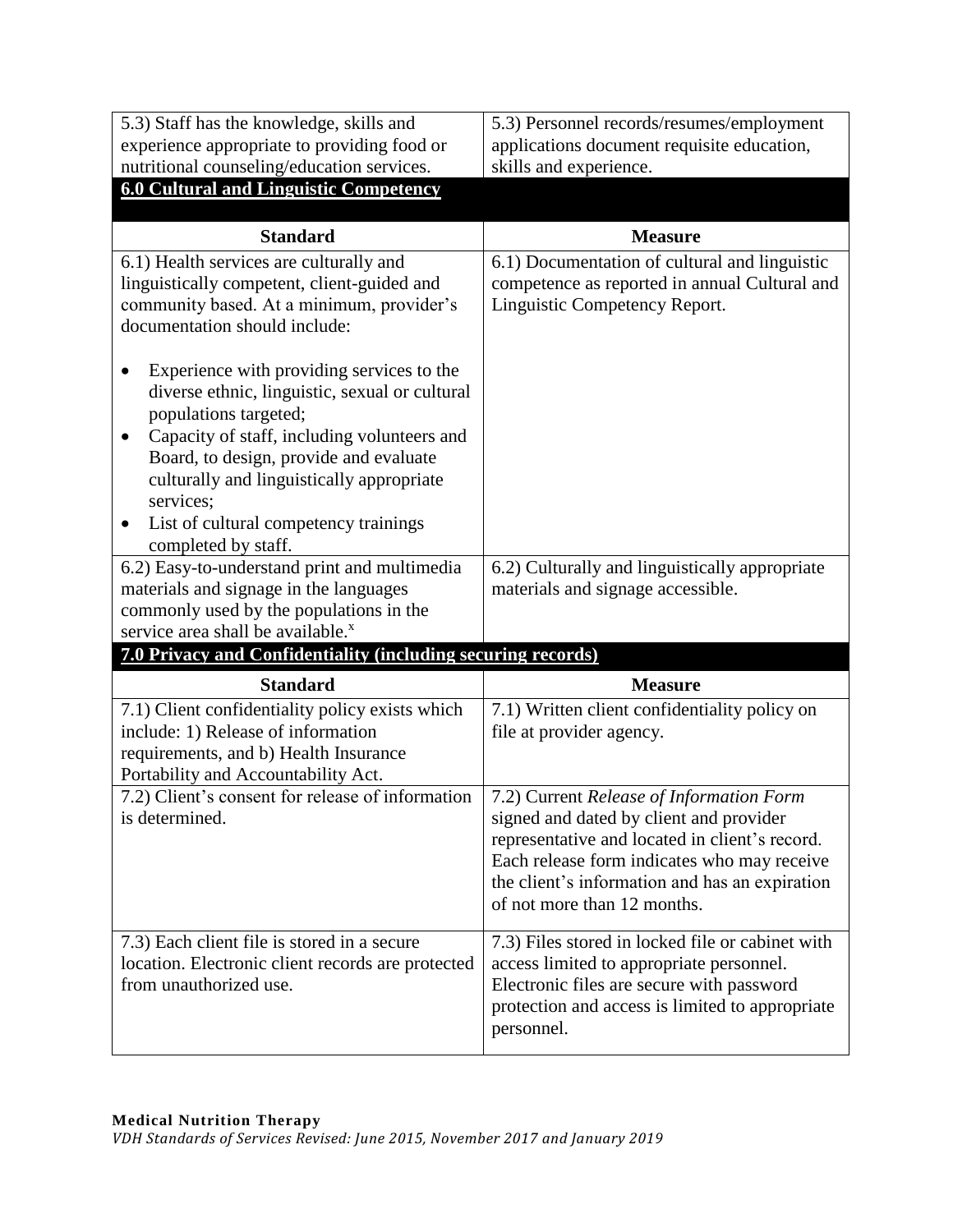7.4) Annual submission of *Verification of Receipt of Assurance of Key Requirements* document by all staff that handle client identifying information.

7.4) Documentation of signed *Verification of Receipt of Assurance of Key Requirement* forms.

# **8.0 Quality Management**

*National Monitoring Standards: Implement a Clinical Quality Management Program (CQM) to include: a) written QM plan; b) quality expectations for providers and services; c) method to report and track expected outcomes; d) monitoring of provider compliance with HHS treatment guidelines and Part B Program's approved Standards of Care.xi*

| <b>Standard</b>                                                                                                         | <b>Measure</b>                                                                                                                                                                                                                                                                                                                    |
|-------------------------------------------------------------------------------------------------------------------------|-----------------------------------------------------------------------------------------------------------------------------------------------------------------------------------------------------------------------------------------------------------------------------------------------------------------------------------|
| 8.1) Measure and report client health outcomes<br>using Medical Nutrition Therapy services<br>measures approved by VDH. | 8.1) Performance measurement data on the<br>following indicators:<br>Percentage of people living with HIV and<br>receiving Medical Nutrition Therapy<br>services, regardless of age, who will have<br>at least two care markers in a 12 month<br>period that are at least 3 months apart<br>(Care marker defined as evidence of a |
|                                                                                                                         | HIV medical care visit date, a CD4 count<br>and test date, a viral load value and test<br>date, and/or an antiretroviral medication<br>prescription and date).                                                                                                                                                                    |
|                                                                                                                         | Percentage of people enrolled in RW Part<br>B-funded Program living with HIV and<br>receiving Medical Nutrition Therapy<br>services, regardless of age, who will have<br>an HIV viral load less than 200 copies/mL<br>at last HIV viral load test during the<br>measurement year.                                                 |

#### **Medical Nutrition Therapy**

 $\overline{a}$ 

<sup>i</sup> HRSA/HAB Ryan White HIV/AIDS Program Services: Eligible Individuals & Allowable Uses of Funds Policy Clarification Notice #16-02 (Revised 10/22/18).

ii HRSA/HAB Division of State HIV/AIDS Programs National Monitoring Standards for Part A and B Grantees: Universal (April, 2013), p. 4.

iii HRSA/HAB Ryan White HIV/AIDS Program Services: Clarifications on Ryan White Program Eligibility Determinations and Recertification Requirements Policy Clarification Notice #13-02

iv Public Health Service Act; Sections 2605(a)(6), 2617 (b) (7) (F), 2664 (f) (1), and 2671 (i). <sup>v</sup> HRSA/HAB Division of State HIV/AIDS Programs National Monitoring Standards—Program Part B (April, 2013), p. 18.

vi Academy of Nutrition and Dietetics, Evidence Analysis Library (2015). Available at: https://www.andeal.org/vault/pq101.pdf